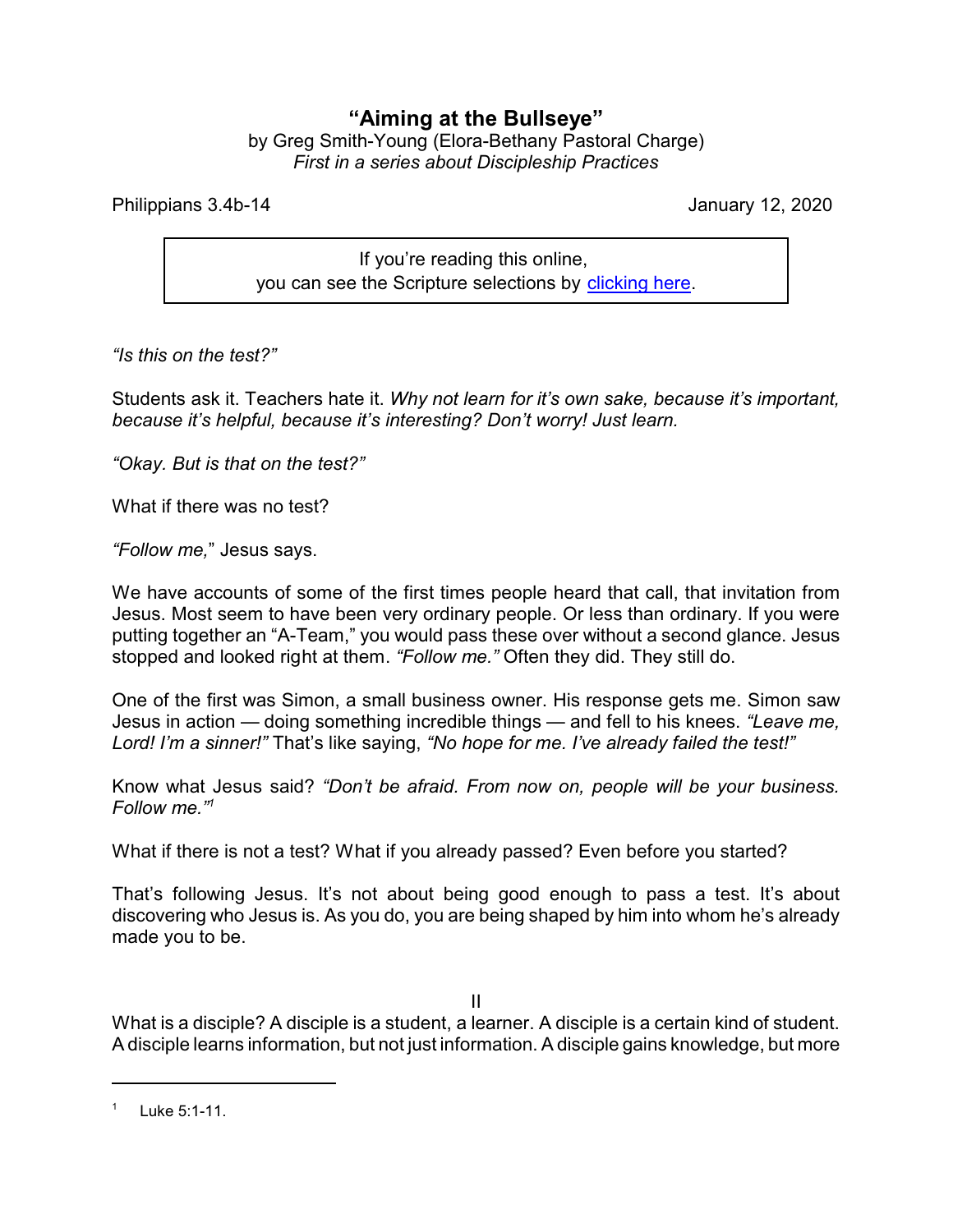than knowledge. A disciple acquires skills, but that's only part of it.

A disciple enters into a life. A disciple learns that new way of living from their teacher. The teacher has already mastered the craft. A disciple learns by being with their teacher, watching their teacher, imitating their teacher, being encouraged and corrected by their teacher. Disciples become like their teacher.

Jesus is our teacher. He invites us into his life. Not only has he mastered it. He made it, this life. He says to you, *"Follow me."*

That should feel daunting. *Me? Be shaped by Jesus!. To become like him! Me!* 

Yes, you, if he is calling you. I think he is.

A disciple is "a person who has been changed by the awareness of the loving presence and power of Jesus Christ at work in their lives, and that experience leads to living life in ways that reflect God's love and grace in all its forms."<sup>2</sup>

The many, many, many people Jesus has called before you and me have learned some important practices. Jesus uses them to shape us in this disciple-life. We're going to be looking at some of these over the next few weeks.

III

I'm drawing on a book called *Bullseye: Aiming to Follow Jesus*. It's written by two ministers in Brampton, who serve with North Bramalea United Church. They are Jamie Holtom and Debbie Johnson.

A bullseye is the centre of a target. It's what you're aiming for. Knowing where the bullseye is points us in the right direction. Debbie and Jamie have identified six of these ancient and time-tested tools that Jesus uses to shape us as his followers.

These are:

- Using Spiritual Practices
- Worshipping Together Weekly
- Discovering Authentic Community
- Serving with Our Gifts
- Giving Generously
- Sharing Christ

Each week, we'll delve into one of these.

<sup>2</sup> Jamie Holtom and Debbie Johnson, Bullseye: Aiming to Follow Jesus (Toronto: United Church Publishing House, 2015), p. 5.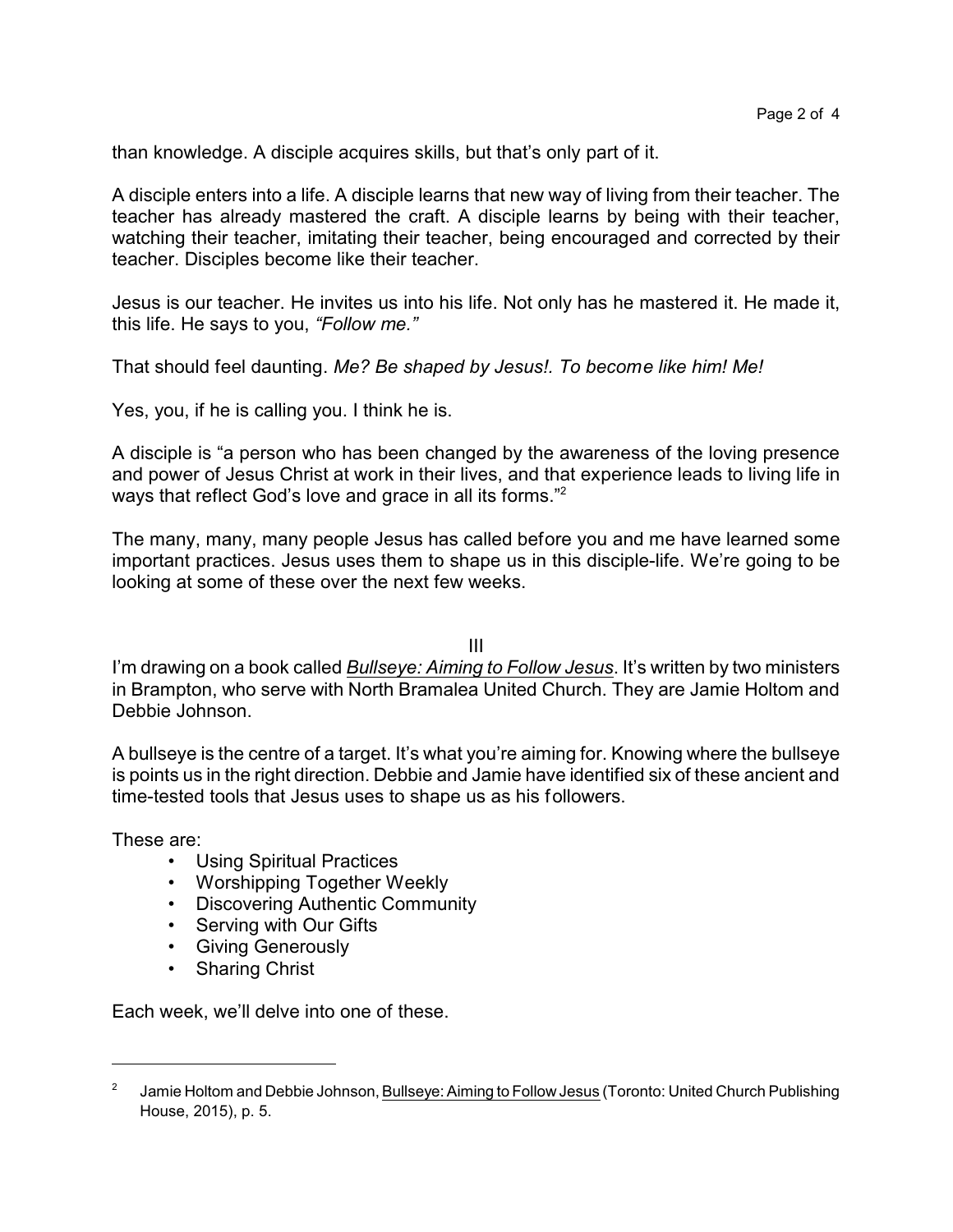My mom is a wise women. She often said "Yes" to things I wanted. She also said "No." One thing she said "No" to was a dartboard. Our walls thanked her.

In this photo, someone has thrown their 3 darts. How are they doing? One dart hit triple-1. One stuck in the edge of the board. The third is in the wall. The best score you can get in a turn is 120. This person scored 3. If it was a test. . . .

What if I told you this was the person's first time throwing darts. Also, the order they threw them. The first hit the wall, which is better than the floor or ceiling! The second caught the board. Then they hit triple-1, which is close to the best shot possible (triple-20).

How do you say they're doing now?

Getting better.

These discipleship practices are not a test. The bullseye gives us something to aim for and grow toward.

Debbie and Jamie write, *"If you aim at these targets, you will be taking steps in the right direction and, even more than that, creating space for God to work in your life, and the life of your congregation."*<sup>3</sup>

IV

We heard what Paul wrote to Christians in Philippi. He talked about all he had going for him: his heritage, his accomplishments, his passion. If life was a balance sheet, he was rich with assets.

Then Jesus encountered him. Jesus turned Paul whole life around. Before, he had been violently opposed to Jesus. But Jesus would not let him go. He called Paul, and Paul followed Jesus, and Jesus started to work on him.

What about his assets? Well, he stopped attacking Jesus' people. The other things were still true. But Paul saw they are not worth much, not compared to the life of following Jesus.

Here's the thing with this life of following Jesus. It's his gift. All of it, purely a gift of God's grace. We don't pass a test to earn it. Following Jesus is not a test. It's about living rightly with God, and then rightly with others. Jesus has already passed the test that makes this possible: by his own life of faithfully living God's way, by his own faithful death as a failure for all our failures, by his own resurrection so we can have new life, now and forever. Jesus

<sup>3</sup> Ibid, 4.